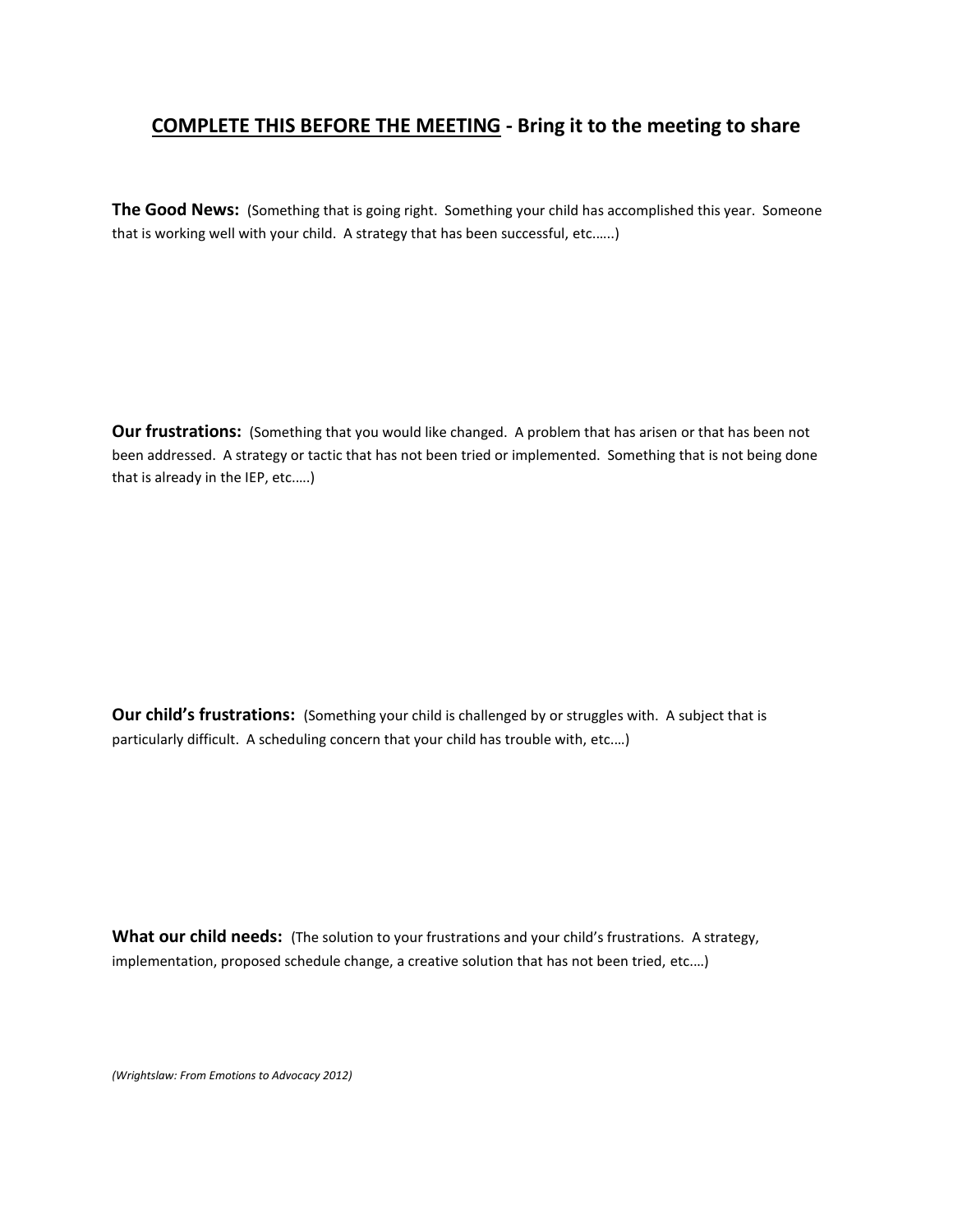## **AT THE MEETING**

## Parent Worksheet

Child's Name: \_\_\_\_\_\_\_\_\_\_\_\_\_\_\_\_\_\_\_\_\_\_\_\_\_\_\_\_\_\_\_\_\_\_\_\_\_\_\_\_\_\_\_\_\_\_\_\_\_\_\_\_\_\_\_\_\_\_\_

Date: \_\_\_\_\_\_\_\_\_\_\_\_\_\_\_\_\_\_\_\_\_\_\_\_\_\_\_\_\_\_\_\_\_\_\_

School: \_\_\_\_\_\_\_\_\_\_\_\_\_\_\_\_\_\_\_\_\_\_\_\_\_\_\_\_\_\_\_\_\_

| Child's Need and | School's | Person      | Start | Resolved |
|------------------|----------|-------------|-------|----------|
| Parent Request   | Response | Responsible | Date  | Yes/No   |
|                  |          |             |       |          |
|                  |          |             |       |          |
|                  |          |             |       |          |
|                  |          |             |       |          |
|                  |          |             |       |          |
|                  |          |             |       |          |
|                  |          |             |       |          |
|                  |          |             |       |          |
|                  |          |             |       |          |
|                  |          |             |       |          |
|                  |          |             |       |          |
|                  |          |             |       |          |
|                  |          |             |       |          |
|                  |          |             |       |          |
|                  |          |             |       |          |
|                  |          |             |       |          |
|                  |          |             |       |          |
|                  |          |             |       |          |
|                  |          |             |       |          |
|                  |          |             |       |          |
|                  |          |             |       |          |

*(Modified from Wrightslaw: From Emotions to Advocacy 2012)*